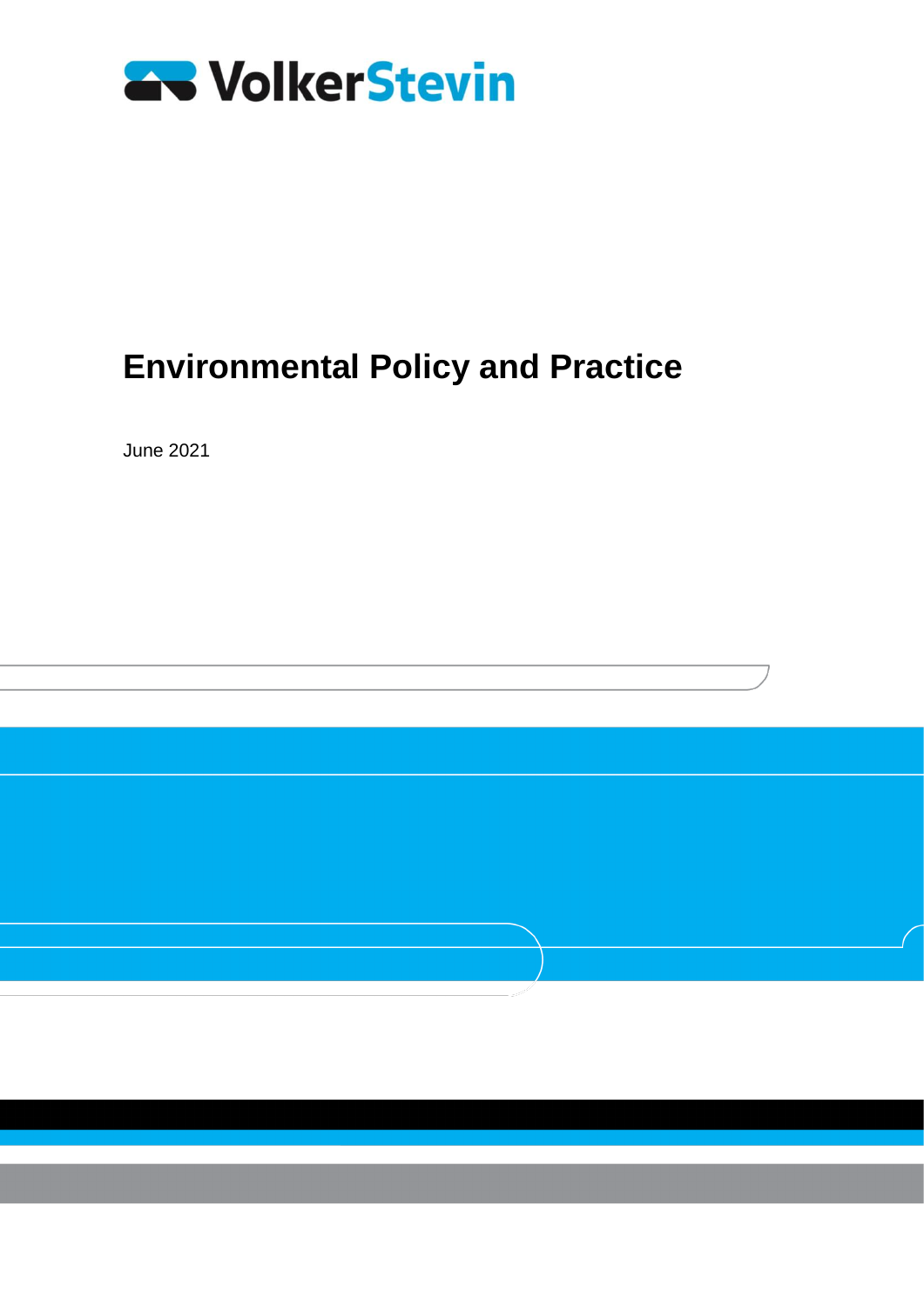

# **ENVIRONMENTAL POLICY STATEMENT**

VolkerStevin, incorporating VolkerBrooks, VolkerGround Engineering and VolkerInfra, is a major construction and engineering company operating in the United Kingdom and internationally providing complex engineering solutions across a wide range of sectors including:

- Civil engineering land remediation and regeneration
- Water and environment
- Defence and marine infrastructure
- Flood and coastal protection
- Piling and foundation engineering solutions
- Design, installation and maintenance of cable infrastructure onshore and offshore
- Horizontal directional drilling
- Hire of accommodation
- Hire and sale of pontoons

We operate under a fully established Integrated Management System (IMS) to BS EN ISO 14001:2015 which provides clear guidelines on how we manage environmental impacts throughout VolkerStevin.

We are committed to maintaining high standards throughout our operations, with particular regard to minimising the adverse environmental impacts of all company operations.

VolkerStevin will strive to continually improve our environmental performance through the reduction and control of waste, reusing and recycling of materials, prevention of pollution, protection of local environmentally sensitive locations, and conserving natural resources and minimising energy consumption.

Specifically, we are committed to:

- Maintaining an Integrated Management System compliant with the requirements of BS EN ISO 14001:2015 and implementing this IMS throughout our project activities and fixed office locations
- Maintaining certification against recognised Chain of Custody schemes for the purchase and use of responsibly sourced timber
- Complying with relevant environmental legislation, corporate and other requirements to which VolkerStevin subscribes, e.g. client environmental requirements, Considerate Constructors Scheme, construction codes of practice, or trade associations
- Establishing and reviewing quantifiable environmental objectives and targets according to the nature of our activities, business and other legal requirements. These include sustainable procurement and the reduction of resources such as waste, water, energy consumption and carbon. Objectives and targets will be review annually
- Developing site-specific Environmental Management Plans as part of our Site Management Plan (SMP) to mitigate adverse environmental impacts such as noise, dust, odour, waste and emergency situations, and taking into consideration local community concerns and the control of hazardous substances
- Wherever possible influencing project design by offering solutions to reduce environmental impact
- Introducing methods of reduction, reuse and opting for recycled or sustainably procured products
- Minimising the adverse impacts of our operations on local communities, wherever we have an influence
- Protecting the environment by considering climate change and doing what we can through mitigation, adaptation, and protection of biodiversity and ecosystems
- Working with our clients, suppliers, subcontractors, our own employees and other stakeholders to improve all parties' environmental performance
- Providing appropriate environmental information and guidance to employees and others working on behalf of VolkerStevin, as well as leading in the creation and adoption of best practices

All employees and others working for VolkerStevin, VolkerBrooks, VolkerGround Engineering and VolkerInfra are required to comply with this policy, to ensure they cooperate and carry out activities in a responsible manner. It is the responsibility of VolkerStevin management and supervisory staff to ensure that this policy and its arrangements are implemented.

This policy will be reviewed annually and revised as often as may be deemed appropriate by VolkerStevin, and then brought to the attention of all employees. It is accessible to interested parties via the individual Volker company website, reception areas or is available on request.

Jonathan Suckling **Managing Director**  June 2021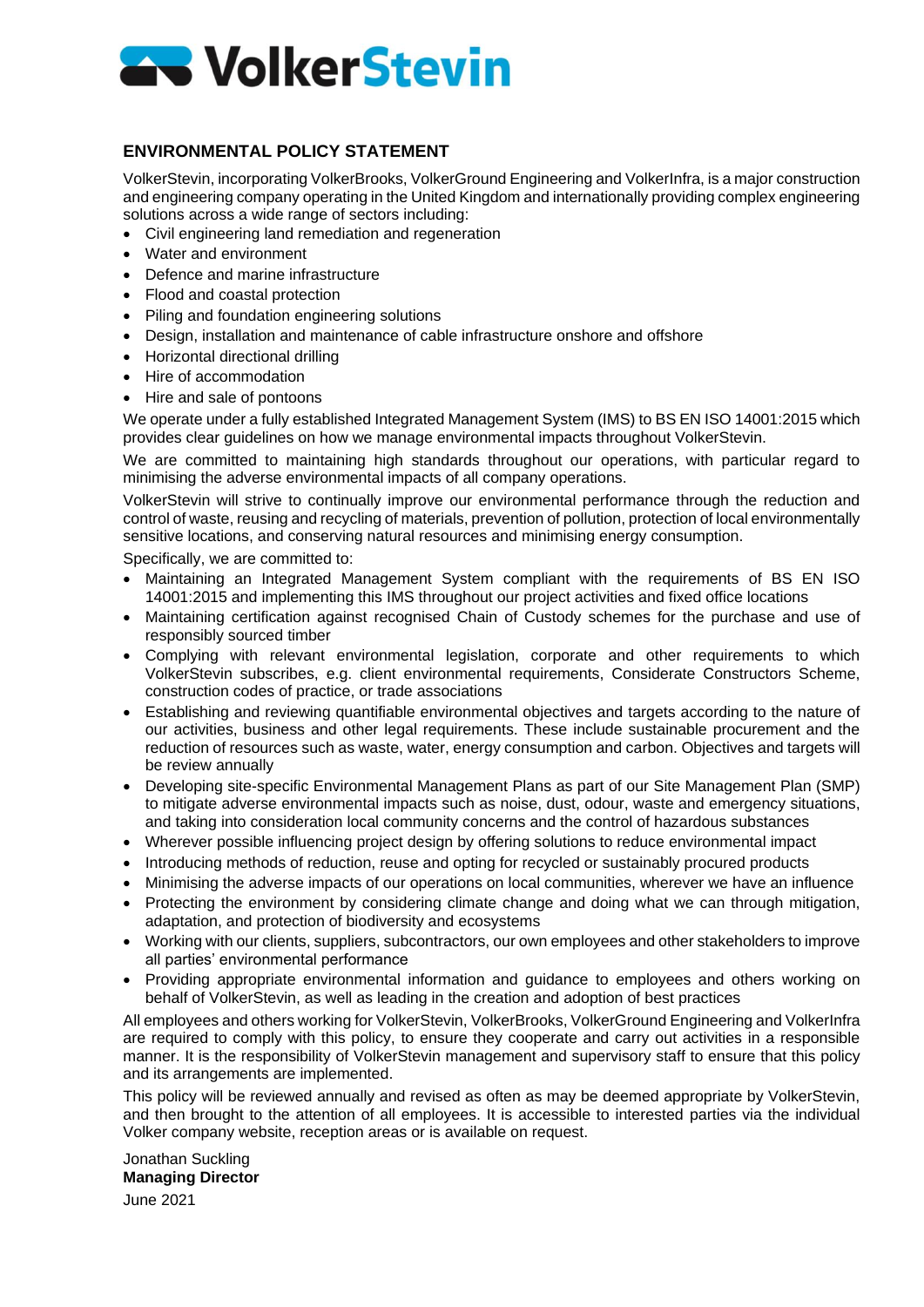# **Environmental Policy and Practice**

Issue 7, June 2021

# **Contents**

| $\mathbf{1}$ | CONTEXT OF ORGANISATION      | 4  |
|--------------|------------------------------|----|
| 2            | <b>PURPOSE</b>               | 4  |
| 3            | <b>SCOPE</b>                 | 5  |
| 4            | <b>IMS STRUCTURE</b>         | 5  |
| 5            | ORGANISATION AND ARRANGEMENT | 6  |
| 6            | PROCUREMENT POLICY           | 13 |
|              | IMS AUTHORISATION            | 14 |

| Approved for IMS: | <b>IMS Manager</b> | Document owner: | Director of HSEQS | Workspace file: | n/a | Page 3 of 1<br>14 |
|-------------------|--------------------|-----------------|-------------------|-----------------|-----|-------------------|
|-------------------|--------------------|-----------------|-------------------|-----------------|-----|-------------------|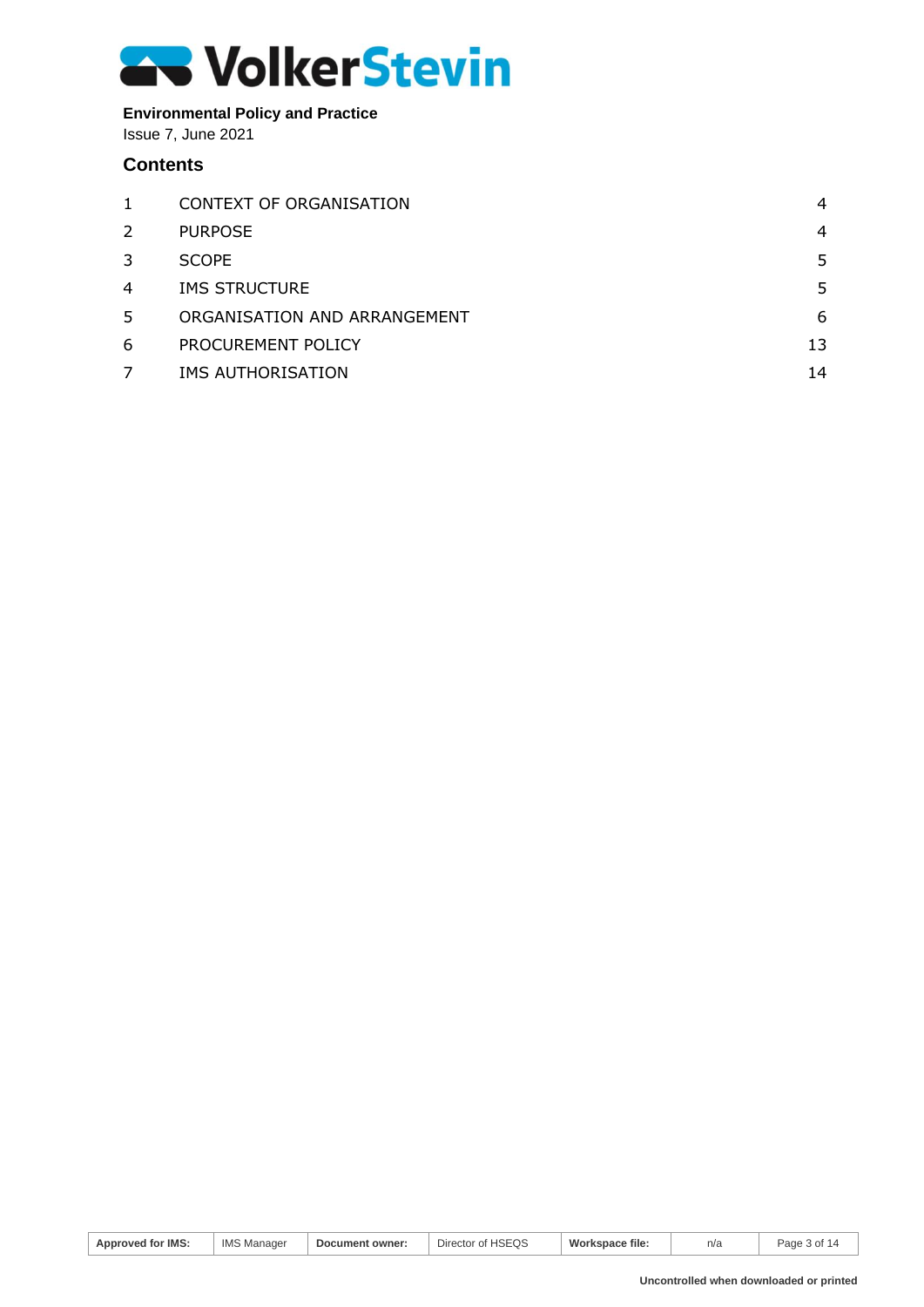

Issue 7, June 2021

# **1 CONTEXT OF ORGANISATION**

<span id="page-3-0"></span>VolkerStevin, incorporating VolkerBrooks, VolkerGround Engineering and VolkerInfra, is a multi-disciplinary contractor with a reputation for innovative engineering in the civil engineering, land remediation and regeneration, water and marine infrastructure, flood and coastal protection, piling solutions and, HV design and installation, accommodation and pontoon hire sectors. Our customer focussed culture empowers our experienced employees to find project solutions which exceed the expectations of all stakeholders. The reference to VolkerStevin within this policy includes VolkerBrooks, VolkerGround Engineering and VolkerInfra.

As part of one of the largest construction groups in Europe, VolkerWessels, we have access to the technical resources and innovations of companies working throughout the world. This includes our 4 sister companies in the UK with whom we form VolkerWessels UK (VW UK). Together we share best practice and skills, harness talent, improve delivery to clients and support the continued growth of the group in the UK.

The construction industry is a major user of the earth's resources and produces vast quantities of construction and demolition waste. It affects the environment in which we will live and work. The road, building, rail and other infrastructure projects we construct become part of the landscape, making us responsible for their environmental impacts.

We fully support the aims and objectives of environmental statutory provisions and will cooperate fully with the requirements of the relevant environmental regulatory and enforcing bodies.

The company aims stated in this document are to secure, so far as is reasonably practicable, the environmental wellbeing of employees and others, including the general public, who may be affected by our operations.

Formal amendment to this document is the responsibility of the Director of HSEQS with the approval of the VolkerStevin board of directors.

This document serves as a cross-reference between the requirements of BS EN ISO 14001:2015, and other environmental documentation in use such as the company procedures and details contained within respective Site Management Plans.

This policy document shall be made available to all employees and any other interested parties. Staff appointed responsible for the management and implementation of VolkerStevin's Environmental Policy will ensure that a copy is displayed in a prominent position at all VolkerStevin temporary and permanent offices.

<span id="page-3-1"></span>VolkerStevin's registered office is Hertford Road, Hoddesdon, Hertfordshire EN11 9BX.

#### **2 PURPOSE**

The purpose of this document is to outline the Environmental Management System (EMS) operated by VolkerStevin, which is based on the requirements of BS EN ISO 14001:2015. The EMS is complementary to our Quality and Health & Safety Management Systems.

This document describes the arrangements in place to put into practical effect the commitment made in the Environmental Policy Statement. It outlines the Integrated Management System (IMS) operated by VolkerStevin. This Environmental Policy is applicable to all VolkerStevin offices and operational facilities.

| Approved for IMS: | <b>IMS Manager</b> | Document owner: | Director of HSEQS | Workspace file. | n/a | Page 4 of 14 |
|-------------------|--------------------|-----------------|-------------------|-----------------|-----|--------------|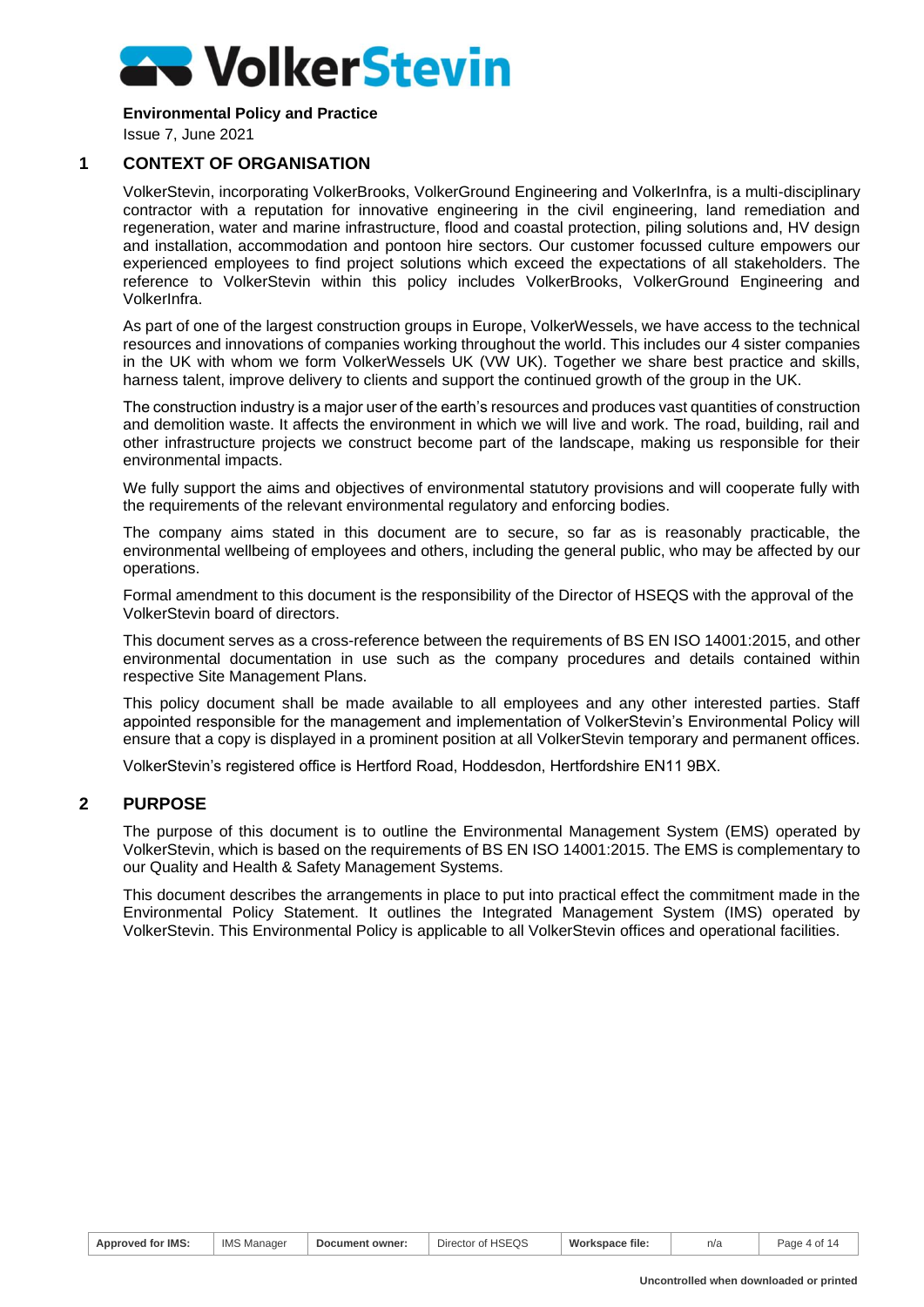

Issue 7, June 2021

#### **3 SCOPE**

<span id="page-4-0"></span>The company's Environmental Policy is applicable to all projects, offices and operational facilities

This policy will assist each individual and organisation working with in understanding the environmental considerations that may influence them in:

- Sound working practices, especially in preventing pollution and ensuring proper waste management
- Operating procedures designed to encourage waste minimisation and the re-use of materials
- Standards of handling and storage of construction materials, particularly those of a toxic nature or containing hazardous substances
- <span id="page-4-1"></span>• Selection of recycled and recyclable materials and use of sustainable resources

#### **4 IMS STRUCTURE**

The Integrated Management System (IMS) is a structured framework used to establish VolkerStevin's structure, roles and responsibilities, planning, operation, policies, practice, rules, objectives and processes to ensure our overall objectives, as set out in our Environmental Policy, are implemented and achieved throughout the organisation. Where referenced within this document IMS relates to environmental management.

The IMS includes a number of environmental processes and procedures that are fundamental to the requirements of our business. The IMS is structured in the following format:



| <b>Approved for IMS:</b> | <b>IMS Manager</b> | Document owner: | Director of HSEQS | Workspace file: | n/a | Page 5 of 14 |
|--------------------------|--------------------|-----------------|-------------------|-----------------|-----|--------------|
|--------------------------|--------------------|-----------------|-------------------|-----------------|-----|--------------|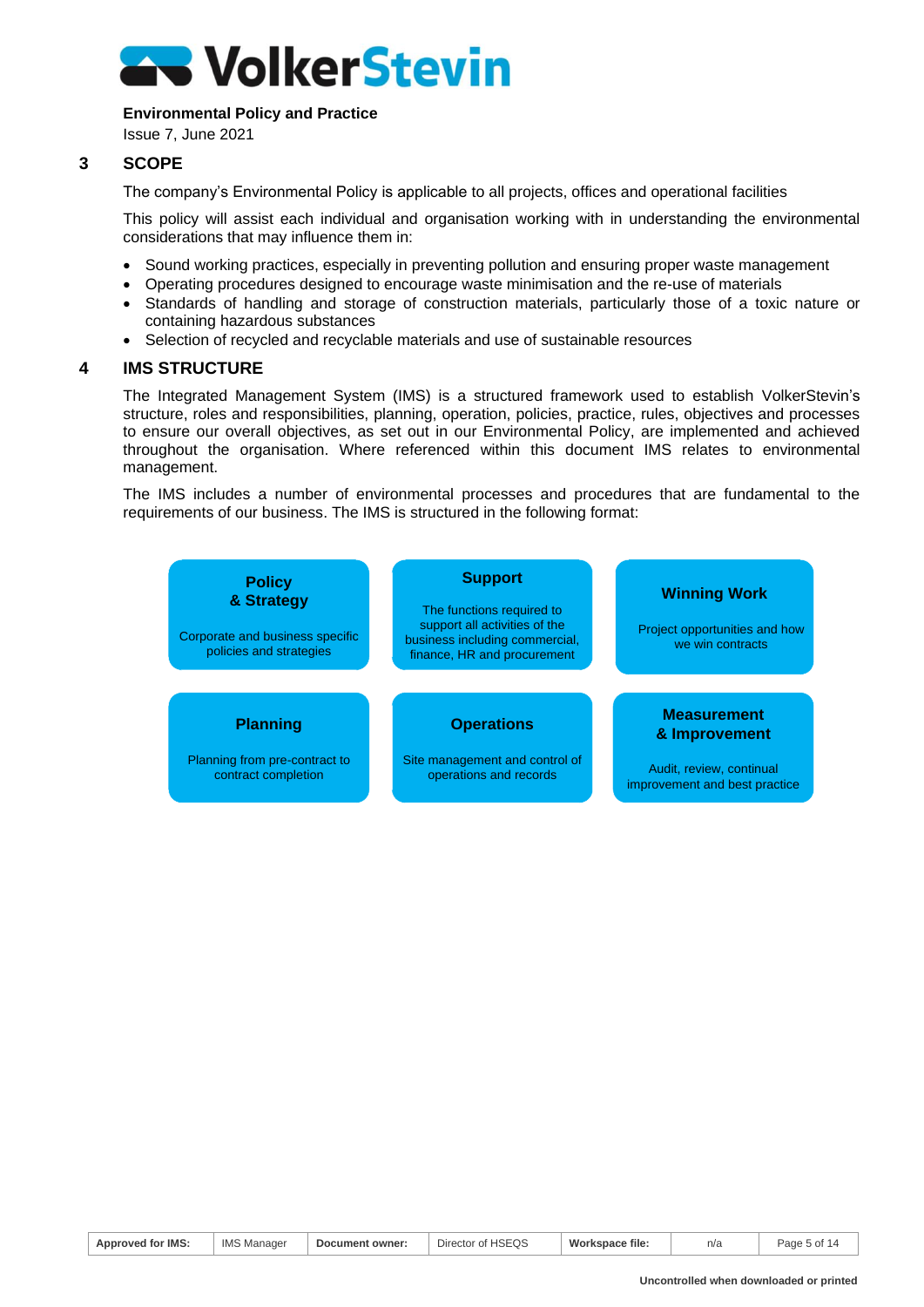

Issue 7, June 2021

# **5 ORGANISATION AND ARRANGEMENT**

#### <span id="page-5-0"></span>**Arrangements for implementation of the Policy**

These requirements and our management controls including emergency requirements are detailed within a specific Site Management Plan (SMP) prepared for each project and our fixed operational locations. The SMP shall assign responsibility to relevant parties to ensure these policy and practice requirements are met. These include requirements identified in documents produced by the client or their representative, together with documented company management procedures, which ensure compliance with legislation, regulations and codes of practice relevant to the environment.

#### **Impact Assessment**

Aspects of our activities which have an impact on the environment or local communities shall be identified and assessed, and we shall endeavour to mitigate adverse effects.

#### **Sustainability Strategy**

This Policy should be read in conjunction with the VW UK Sustainability Strategy, which sets the strategic direction for the business against a range of themes with measures and targets.

#### **Work Methods**

Operations with the potential for environmental impacts shall be carried out in accordance with detailed method statements, company procedures and details identified within SMP, together with relevant codes of practice produced by statutory / regulatory bodies.

#### **Community Relations**

We will inform appropriate parties of how and when our operations will affect them, through public meetings, notices, and signage or by verbal or written means.

VolkerStevin is a Partner member of The Considerate Constructors Scheme (CCS). As such all projects (acting in the Principal Contractor role) over six weeks duration will be registered with CCS and abide by the CCS code of considerate practice.

Project performance against these criteria will be evaluated by an independent assessment by the CCS.

#### **Training**

Training requirements are identified through Personal Development Reviews or requested by individuals responsible for an activity.

#### **Responsibility for Environmental Management**

ISO 14001 uses the term 'top management' to identify a number of key responsibilities with regard to environmental management. The roles that fall within VolkerStevin's 'top management' for the environment are shown below.

- Managing Director
- Regional / Contracts Directors
- Commercial Director
- Director of Health, Safety, Environment, Quality and Sustainability (HSEQS)
- Head of Environment & Sustainability
- Environmental Managers / Advisors
- VolkerWessels UK Corporate Responsibility Director (CR)

| <b>Approved for IMS:</b> | <b>IMS Manager</b> | Document owner: | Director of HSEQS | Workspace file: | n/a | Page 6 of 14 |
|--------------------------|--------------------|-----------------|-------------------|-----------------|-----|--------------|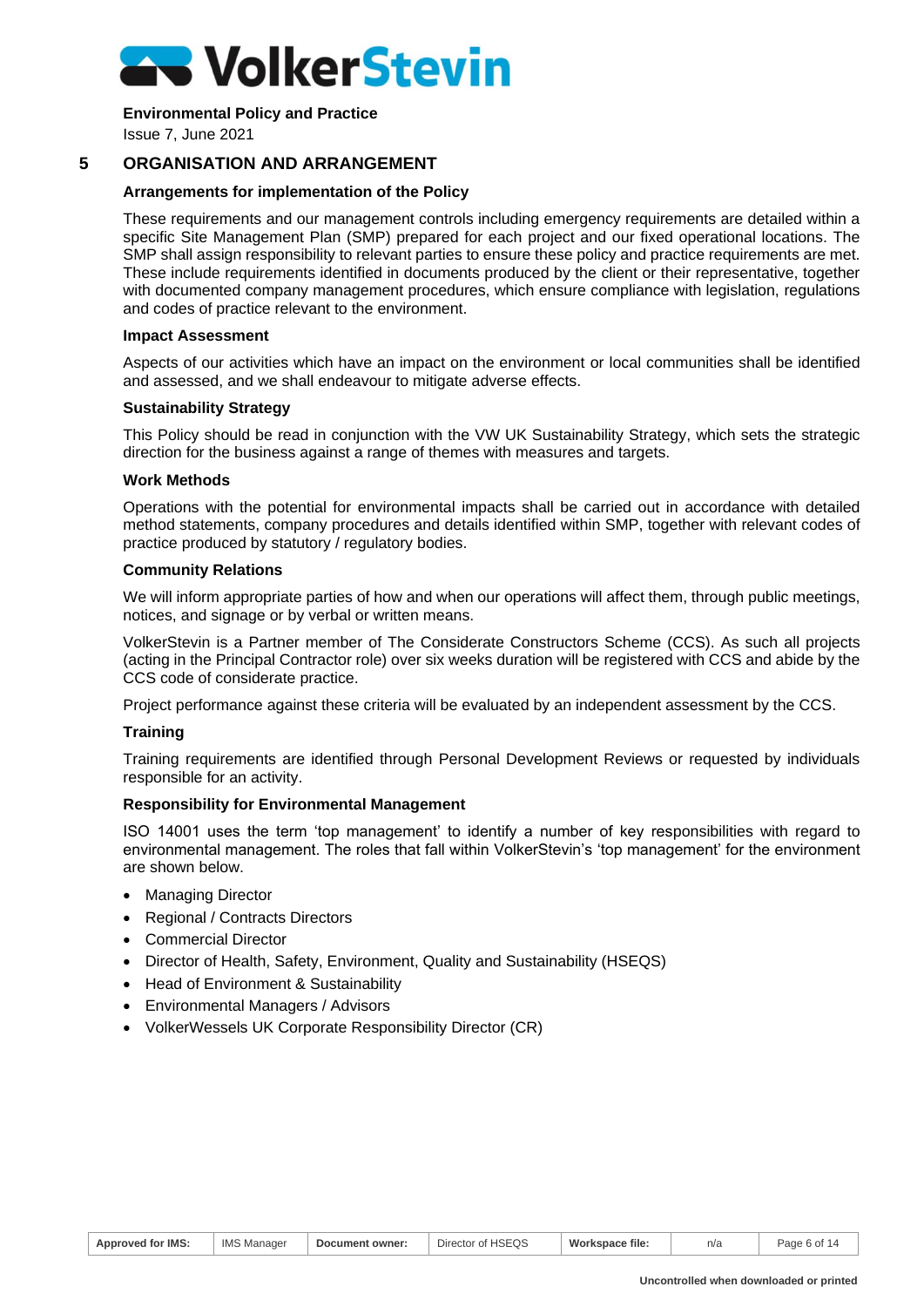

Issue 7, June 2021

# **5 ORGANISATION AND ARRANGEMENT (CONTINUED)**

### **Top Management**

Within VolkerStevin top management demonstrate leadership and commitment to the IMS by taking on responsibilities for environment that include:

- Developing the Environmental Policy and objectives for VolkerStevin, and ensuring that the correct organisational structure and resources are in place to support these goals
- Promoting the policy and objectives to employees to increase awareness, motivation and involvement
- Ensuring that the goals and responsibilities for individual employees reflect our overall environmental objectives
- Ensuring our focus is on client requirements
- Ensuring the IMS is implemented to meet the needs of VolkerStevin, its clients and other interested parties
- Reviewing the IMS and identifying ways in which to improve it

# **Managing Director (MD)**

- Board of Directors' representative for environmental management
- Ultimately responsible for the company's IMS
- Has overall responsibility for the operations of VolkerStevin
- Develops long-term strategy for the business
- Ultimately responsible for environmental issues, and together with the Corporate Responsibility Director ensures that the company objectives and system are developed, implemented and managed to a beneficial conclusion
- Sets realistic goals for the continual improvement of environmental management

#### **Project / Contracts / Business Directors (accountable to MD)**

It is the responsibility of these Directors to:

- Ensure the environmentally safe delivery of all VolkerStevin contracts
- Oversee and support the effective implementation of the EMS and liaise with clients to ensure their satisfaction
- Train, support and mentor their direct staff to develop their knowledge / application of the EMS
- Accept their individual role in providing environmental leadership and engage active participation of workers in improving environmental performance
- Ensure direct management under their control implement the Environmental Policy at all times
- Cooperate with the VolkerStevin Director of HSEQS to ensure proper communication exists at all levels
- Ensure adequate planning is undertaken to provide appropriate resources, training and systems of working
- Ensure the provision of this policy is kept under review having regard to changes in legislation, best practice and the company's business
- Treat the environmental management of sites under their control as a matter of the highest importance

#### **Director of HSEQS (reporting to the MD)**

It is the responsibility of the Director of HSEQS to:

- Ensure the effective use of the HSEQS department and its resources
- Assist the MD in setting realistic goals for continual improvement in environmental performance

#### **Head of Sustainability (reporting to the Director of HSEQS)**

It is the responsibility of the Head of Sustainability to:

- Ensure the effective use of the Environmental Team and its resources
- Ensure the advisory service provided by the department is an effective and practical interpretation of applicable regulatory, company and other requirements
- Ensure the goals set are periodically monitored to agreed standards

| <b>Approved for IMS:</b> | <b>IMS Manager</b> | Document owner: | Director of HSEQS | Workspace file: | n/a | ′ of<br>Page |
|--------------------------|--------------------|-----------------|-------------------|-----------------|-----|--------------|
|--------------------------|--------------------|-----------------|-------------------|-----------------|-----|--------------|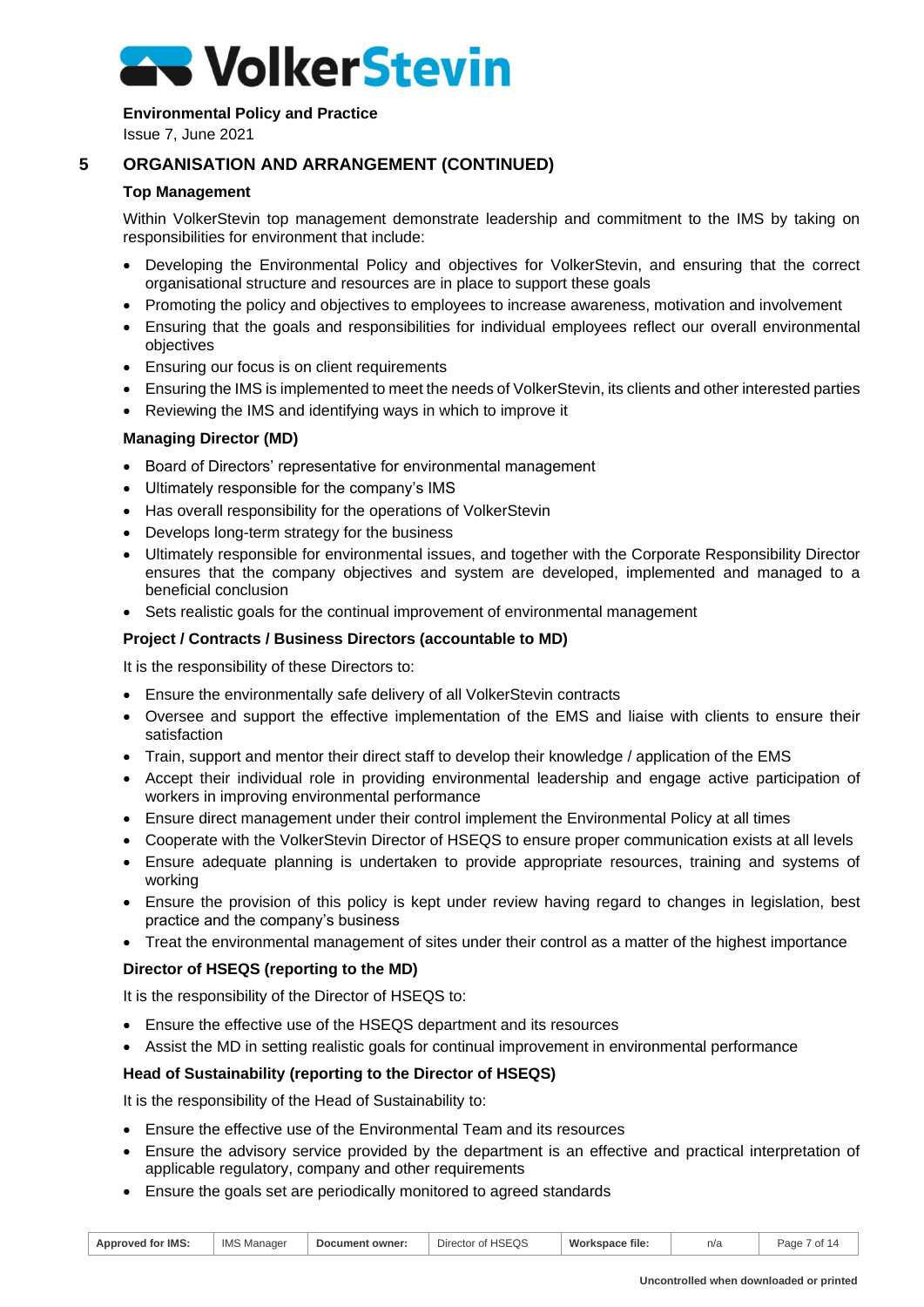**Environmental Policy and Practice**

Issue 7, June 2021

# **5 ORGANISATION AND ARRANGEMENT (CONTINUED)**

# **Head of Sustainability (reporting to the Director of HSEQS) (Continued)**

- Ensure the company is audited against the standards detailed in the IMS
- Play a key part in improving the environmental performance of our activities
- Represent VolkerStevin in communications with any environmental regulatory or other external enforcing authorities or organisations
- Ensure that reports are compiled where necessary to enable corrective action to be implemented by site management
- Ensure thorough investigation is made and appropriate records are compiled where environmental incidents occur, and make recommendations to prevent recurrence
- Advise environmental training requirements
- Ensure that VolkerStevin environmental management documentation is appropriate and maintained to reflect any changes in legislation and company requirements
- Maintain their competence through continual professional development
- Adhere to the professional code of conduct as set through membership of the Institute of Environmental Management and Assessment (IEMA), the Chartered Institute of Wastes Management (CIWM), and the Institute of Ecology and Environmental Management (IEEM)
- Develop the IMS to achieve the goals set
- Identify opportunities for improvement

# **Environmental Management - HSEQS Team**

For the purposes of clarification under ISO 14001, environmental management is not outsourced. Dedicated Environmental Managers and Advisors are directly employed by the operational divisions of VolkerStevin and report into the Head of Sustainability. External environmental consultants are used when required.

In addition to this, VolkerWessels UK (VW UK) Corporate Responsibility provides strategic direction, performance management, occupational health, IMS management, technical services and compliance support to all of the VW UK companies.

#### **Environmental Managers / Advisors (reporting to the Head of Sustainability)**

It is the responsibility of the Environmental Manager / Advisor to:

- Inform, guide and support the workforce and in doing so create workplaces with a positive attitude to environmental management
- Play a key part in improving the environmental performance of our activities
- Visit sites regularly and monitor performance in relation to the policy and procedures
- Discuss and plan the implementation of future works with respect to the environment
- Carry out auditing in accordance with company procedure Q03 *Audit* to ensure compliance with existing requirements and identify any areas for improvement
- Represent VolkerStevin in communications with any environmental regulatory or other external enforcing authorities or organisations
- Ensure that reports are compiled where necessary to enable corrective action to be implemented by site management
- Ensure thorough investigation is made and appropriate records are compiled where environmental incidents occur, and make recommendations to prevent recurrence
- Advise on environmental training requirements
- Ensure that VolkerStevin's environmental management documentation is appropriate and maintained to reflect any changes in legislation, company and other requirements
- Maintain their competence through continual professional development
- Adhere to a professional code of conduct as set through membership of the Institute of Environmental Management and Assessment (IEMA), the Chartered Institute of Wastes Management (CIWM), the Chartered Institution of Water and Environmental Management (CIWEM) or the Institute of Ecology and Environmental Management (IEEM)
- Identify opportunities for improvement

| <b>Approved for IMS:</b> | <b>IMS Manager</b> | Document owner: | Director of HSEQS | Workspace file: | n/a | Page 8 of 14 |
|--------------------------|--------------------|-----------------|-------------------|-----------------|-----|--------------|
|--------------------------|--------------------|-----------------|-------------------|-----------------|-----|--------------|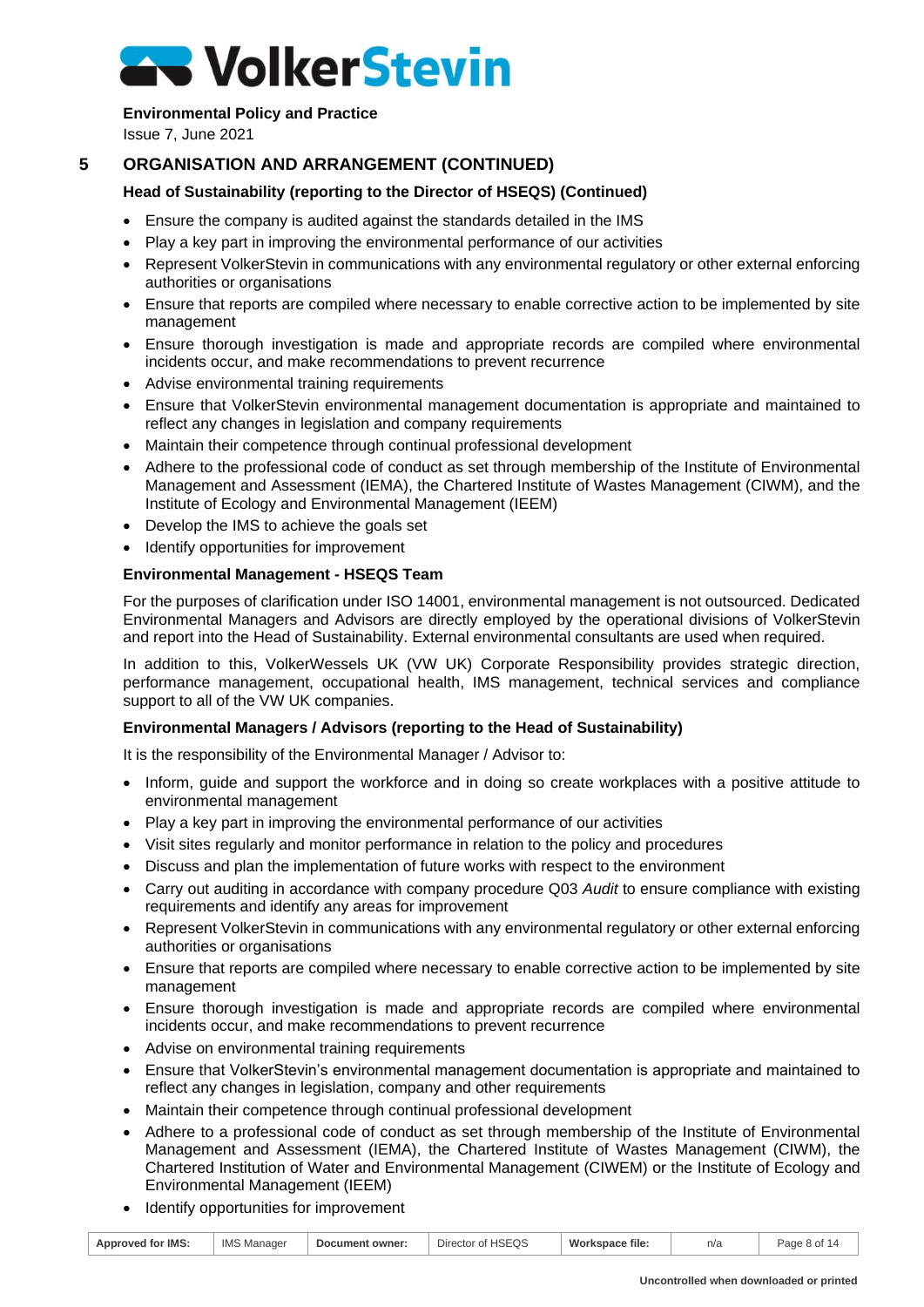#### **Environmental Policy and Practice**

Issue 7, June 2021

# **5 ORGANISATION AND ARRANGEMENT (CONTINUED)**

### **Corporate Responsibility Director (reporting to VolkerWessels UK CEO)**

The Corporate Responsibility Director is responsible for the implementation and development of sustainable business practices throughout VolkerWessels UK shared services and business units, to maintain compliance to corporate, legal, and stakeholder requirements. Reporting to the VolkerWessels UK CEO, the responsibilities of the Corporate Responsibility Director are:

- Implementation and development of sustainable business practices throughout VW UK shared services and business units
- Maintaining compliance to corporate, legal, and stakeholder requirements
- Oversight of health, safety, environment, quality and sustainability activities and staff across VW UK business units
- Oversight of corporate governance and risk management
- Development of CR strategy through a strategic view of the business environment
- CR management reporting and communications within VW UK and to VolkerWessels
- Management of the integrated management system, its related systems and applicable memberships, affiliations and registration schemes
- Provision of occupational health services to VW UK and its business units
- Commitment to the growth and development of employees, including the delivery of training services and external course provision
- Development of sustainable business practices including the selection and integration of tools and techniques
- Understanding the role of government, business, NGOs, society, global and local issues and how they interact with each other and their impact on VolkerWessels UK
- Development of systems and protocols, including IT platforms, to support the needs of the business
- Lead officer for major incidents and provision of legal support services

#### **Integrated Management Systems (IMS) Managers (reporting to Corporate Responsibility Director)**

It is the responsibility of the IMS Managers to:

- Establish the EMS requirements in line with BS EN ISO 14001:2015
- Work with the Corporate Responsibility Director and HSEQS teams to ensure legal, sector specific, and other requirements are integrated within the EMS
- Coordinate activities related to the implementation, development and maintenance of the EMS
- Control publishing and maintenance of the IMS within Workspace (our business management system)

#### **VolkerWessels UK Corporate Responsibility Team (reporting to CR Director)**

The VolkerWessels UK Corporate Responsibility Team provides strategic direction, performance management, occupational health, IMS management, technical services and compliance support to all of the VW UK companies.

#### **Contracts Management / Site Supervision**

It is the responsibility of contract / site management to:

- Be familiar with and observe all relevant statutory provisions applicable to construction and related industries
- Implement the company's procedures for dealing with subcontractors and ensure proper cooperation and coordination takes place between the various parties who may share the workplace / site
- Provide an overall Environmental Management Plan for each project, making an adequate assessment of the risks involved, and ensuring that systems of work and method statements are produced, followed and reviewed in line with the EMS
- Ensure employees, self-employed, temporarily employed, trainees and non-employed persons have received adequate training and information about the activity they are required to undertake, particularly by ensuring induction is provided for those attending a location for the first time

| Approved for IMS: | <b>IMS Manager</b> | Document owner: | Director of HSEQS | Workspace file: | n/a | Page 9 of 14 |
|-------------------|--------------------|-----------------|-------------------|-----------------|-----|--------------|
|-------------------|--------------------|-----------------|-------------------|-----------------|-----|--------------|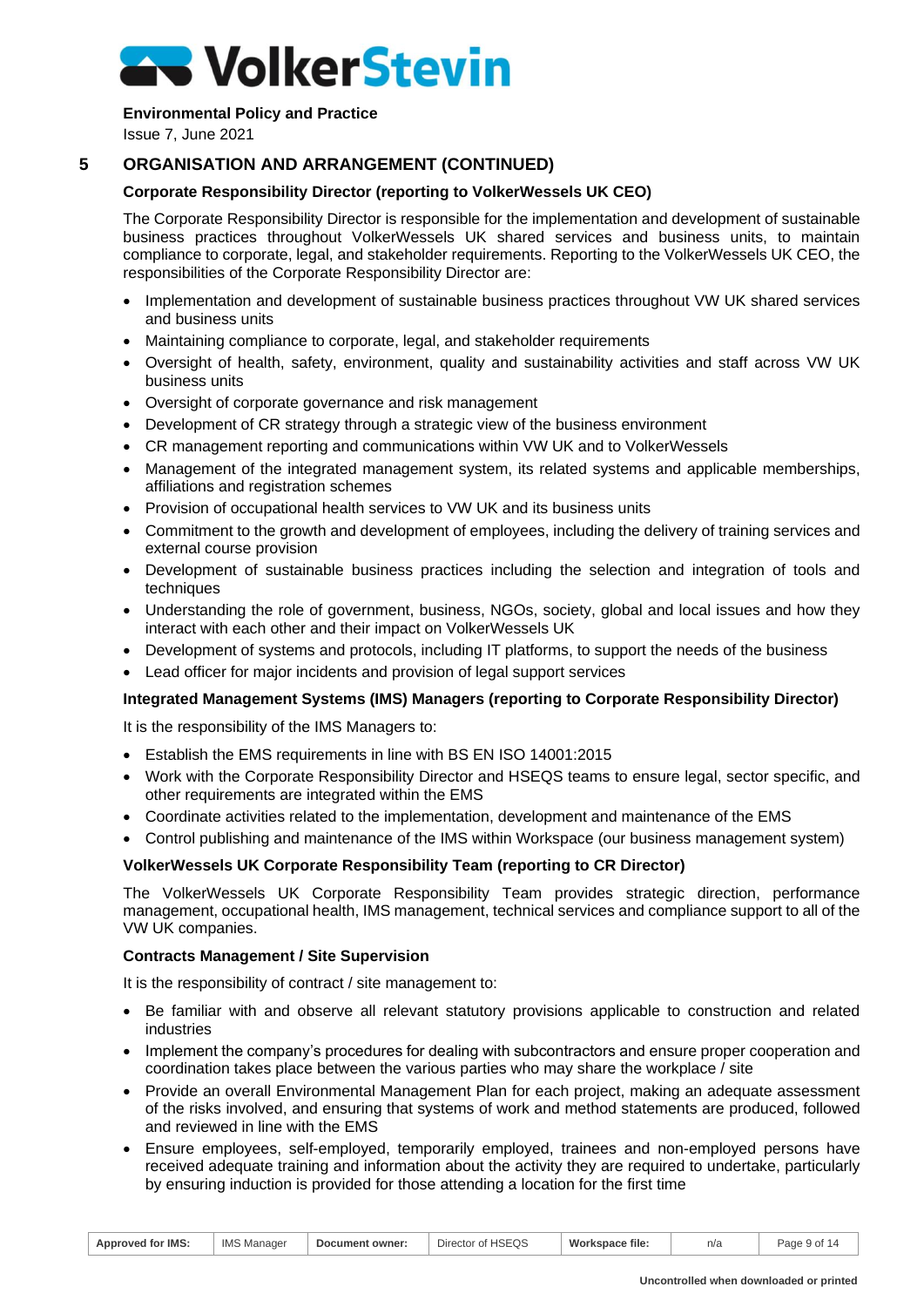### **Environmental Policy and Practice**

Issue 7, June 2021

# **5 ORGANISATION AND ARRANGEMENT (CONTINUED)**

# **Contracts Management / Site Supervision (Continued)**

- Ensure employees are aware of the company's policy for environmental management and that they have understood its requirements
- Liaise with others as applicable and support initiatives for environmental representation
- Report all environmental incidents in line with company requirements, carry out investigations, make recommendations to prevent recurrence and ensure this information is effectively communicated
- Arrange environmental inspections and audits with the appointed Environmental Manager / Advisor
- Ensure that weekly health, safety and environmental inspections are carried out
- Implement the advice given by the company's appointed Environmental Manager / Advisor
- Attend environmental training arranged by the company

# **Site Foreman / Ganger**

It is the responsibility of foremen and gangers to:

- Ensure operatives are suitable, competent, trained and authorised to carry out the work
- Provide effective front-line supervision on site and ensure that operatives are instructed in the detail of environmental protection as it applies to particular construction operations Encourage the workforce to work in an environmentally acceptable and tidy manner
- Be familiar with and observe all relevant statutory provisions applicable on site and take immediate action in respect of advice given by the company's appointed Environmental Manager / Advisor
- Cooperate and liaise where appropriate with other contractors' site supervision

# **Commercial / Estimating / Procurement Managers**

It is the responsibility of the Commercial, Estimating and Procurement Managers to:

- Ensure subcontractors and suppliers working on behalf of VolkerStevin are aware of this Environmental Policy and Practice document and are provided with site specific procedures and environmental management plans
- Check the environmental performance of suppliers and subcontractors for incidents, regulatory action, fines and court proceedings relating to environmental offences prior to contract award
- Arrange audits of suppliers and subcontractors with the Environmental Manager / Advisor
- Undertake a HSEQ start-up meeting with the appointed subcontractor or supplier at contract award
- Be familiar with statutory provisions relating to ethical and responsible procurement for specific contracts
- Understand the environmental resourcing and monitoring requirements when tendering a contract

# **All Employees, Subcontractors and any other Person Working on our behalf**

It is their responsibility to:

- Be familiar with the Environmental Policy and cooperate with management / supervision in its implementation
- Understand the parts of the Environmental Policy applicable to them and take part in the protection of the environment
- Follow the instructions given regarding the prevention of pollution and environmental compliance as part of working methods for particular tasks
- Keep equipment in good order, use the correct equipment for the task, and report any defects in plant and equipment or any shortcoming in environmental protection to their Manager / Supervisor
- Contribute to a responsible culture, be aware of relevant site environmental rules and abide by requirements

| <b>Approved for IMS:</b> | <b>IMS N</b><br>. Manager | Document owner: | Director of HSEQS | Workspace file: | n/a | 10 of 14<br>Page |
|--------------------------|---------------------------|-----------------|-------------------|-----------------|-----|------------------|
|--------------------------|---------------------------|-----------------|-------------------|-----------------|-----|------------------|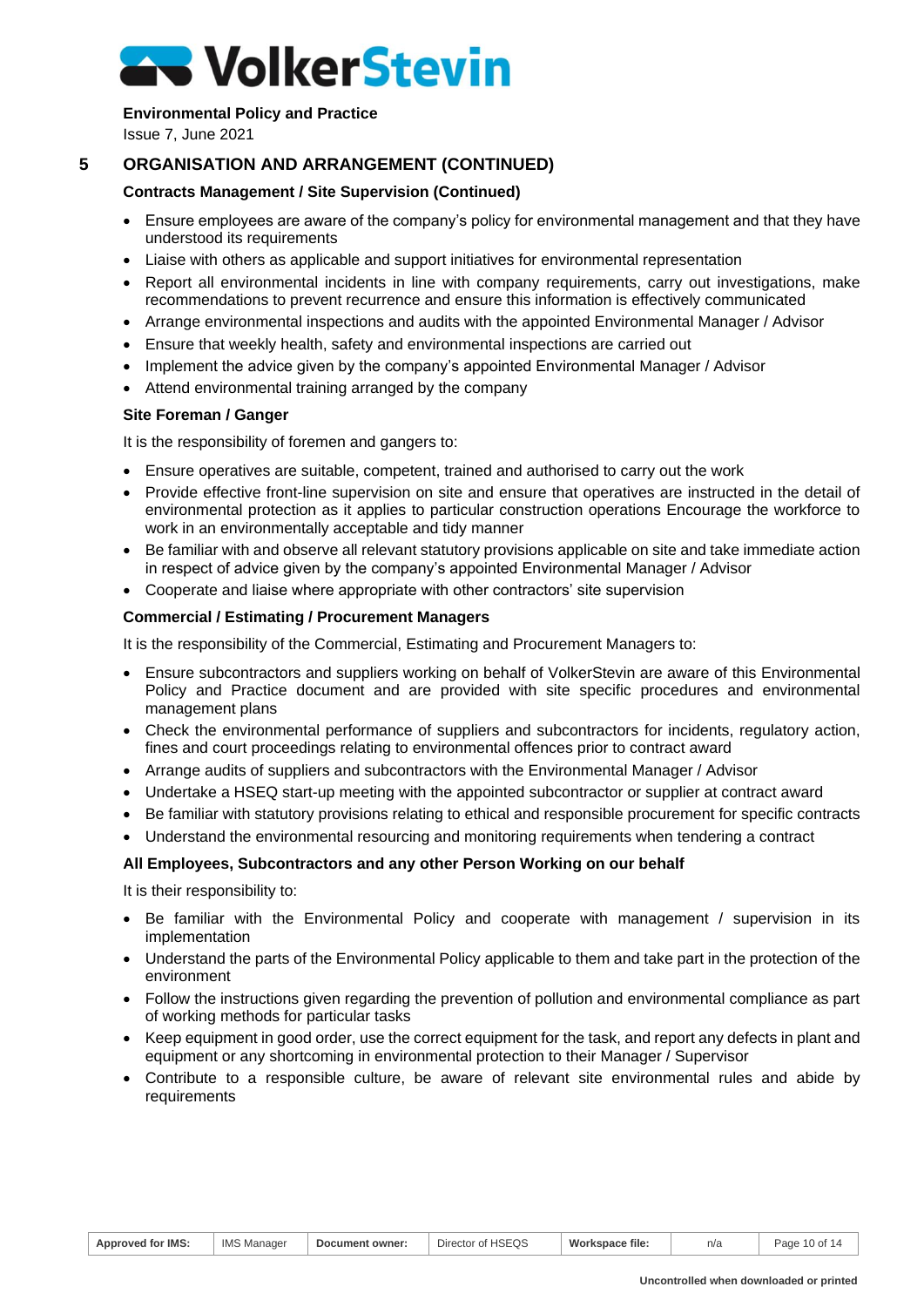

**Environmental Policy and Practice** Issue 7, June 2021

# **5 ORGANISATION AND ARRANGEMENT (CONTINUED)**

# **Organisation and Structure**



| <b>Approved for IMS:</b> | <b>IMS Manager</b> | Document owner: | Director of HSEQS | Workspace file: | n/a | Page 11 of 14 |
|--------------------------|--------------------|-----------------|-------------------|-----------------|-----|---------------|
|--------------------------|--------------------|-----------------|-------------------|-----------------|-----|---------------|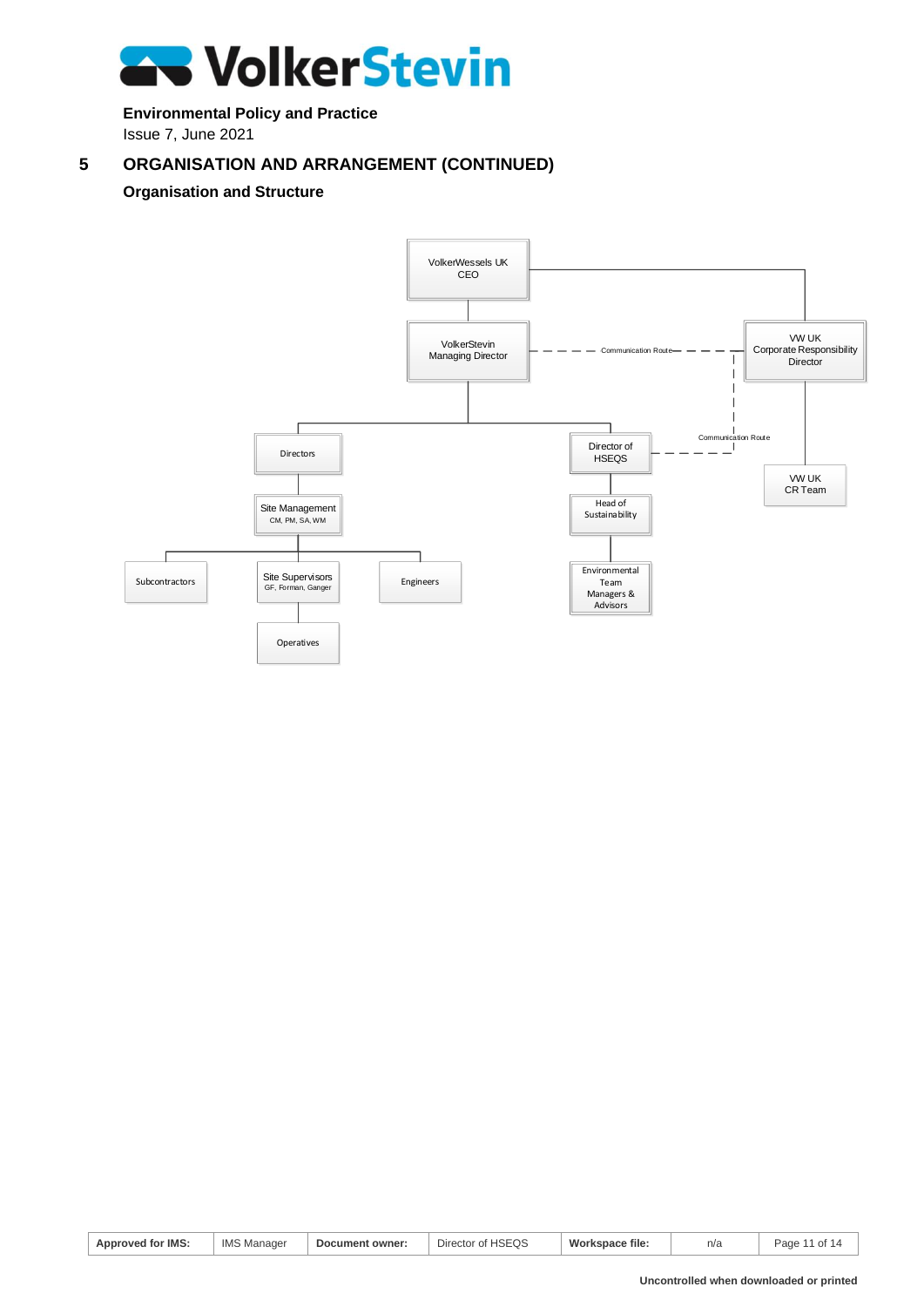

Issue 7, June 2021



| 1880<br>Approved for IMS: | $18.4 \Omega$<br>IMS Managei | Document owner: | $\sim$ f LIQE $\cap$ G<br>Director of<br>noewo | <b>Mory</b><br>rkspace file<br>ww | - 1 -<br>า/ล | Page |
|---------------------------|------------------------------|-----------------|------------------------------------------------|-----------------------------------|--------------|------|
|                           |                              |                 |                                                |                                   |              |      |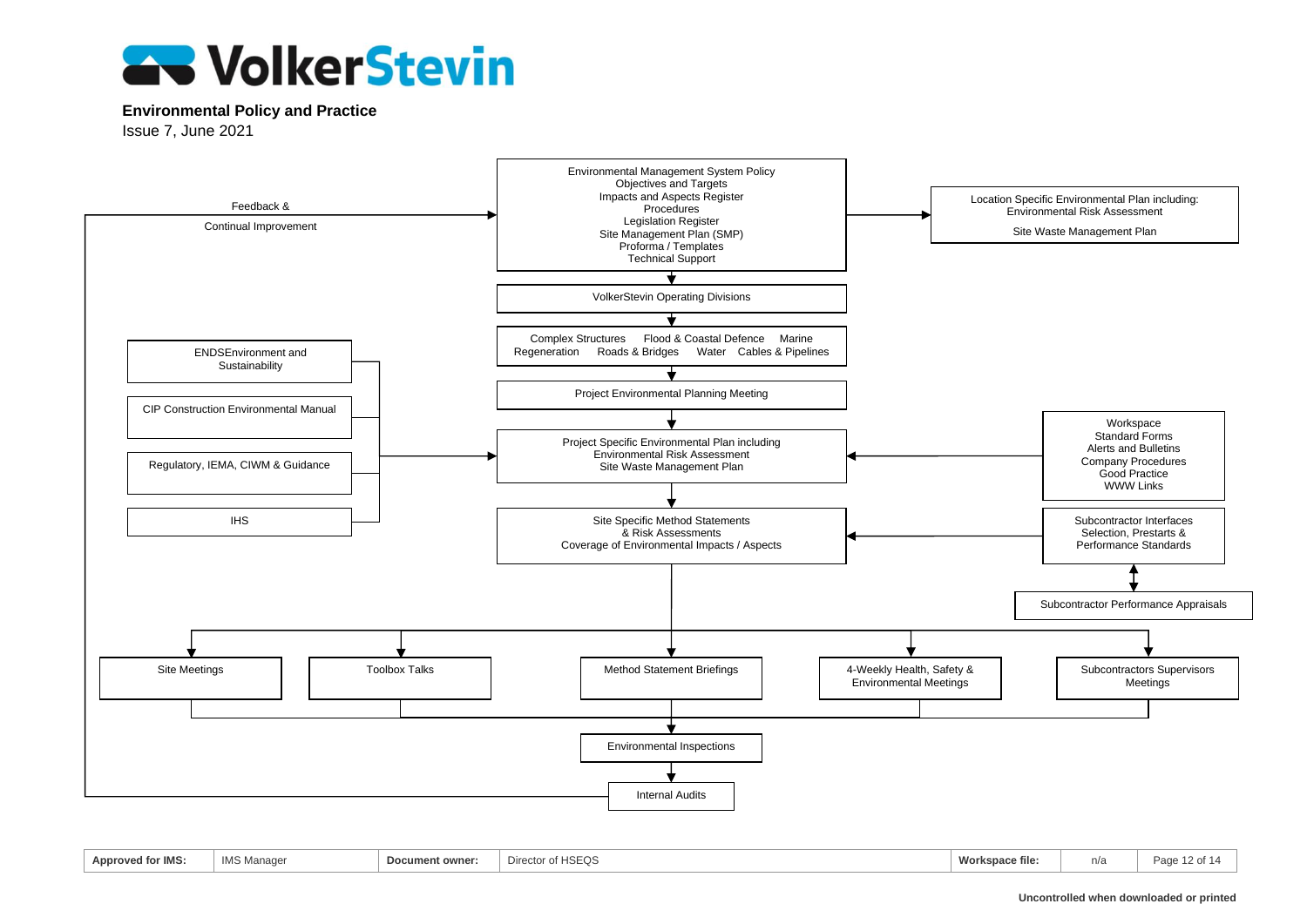**Environmental Policy and Practice**

Issue 7, June 2021

# **6 PROCUREMENT POLICY**

#### <span id="page-12-0"></span>**Introduction to the Procurement Policy**

The environment and sustainability are key issues within our business. This strategy seeks to balance commercial considerations and quality whilst ensuring that environmental impact is considered.

VolkerStevin spends a significant sum each year on a wide range of materials. The vast majority of these materials are incorporated into the works that we construct.

Environmental and sustainability issues can be incorporated into the whole procurement process: defining the need, evaluating options, design and specifying, supplier selection, and post-contract management. For this reason, the procurement function is ideally situated to facilitate the development of procurement options that address environmental issues.

The objective is to deliver workable and commercially acceptable environmental solutions specific to each contract and our input and level of resources will directly relate to the potential environmental benefit.

This strategy is intended to facilitate incremental improvements, leading to significant benefits in the longterm.

Wherever possible within the constraints of the individual contracts, we will:

- Assess the environmental impacts of our procurement
- Seek continual improvement of our environmental performance and publicise the results annually
- Work with our suppliers and clients to ensure that, wherever practical, we procure materials to make a more sustainable environment for future generations

Addressing environmental and sustainability issues through the procurement process has the potential to deliver on these commitments in a cost-effective manner. This also provides opportunities to use our influence to ensure that our suppliers and clients also assist us in meeting these commitments.

This strategy demonstrates that we intend to proactively carry out our procurement function whilst equally recognising our responsibilities to the environment.

VW UK is absolutely committed to preventing slavery and human trafficking in its corporate activities. Our statement of compliance with the Modern Slavery Act 2015 sets out actions to understand the potential modern slavery risks related to our business and to put in place steps that are aimed at ensuring that there is no slavery or human trafficking in our own business and our supply chains. This commitment is also made in our Responsible Procurement Charter.

This strategy is endorsed and supported by the Main Board of Directors and Senior Managers of the company.

#### **Aims of the Procurement Policy**

The strategy is designed to support our "Environmental Policy and Practice" and in doing so:

- Reduce the consumption of raw materials throughout our business
- Increase the amount of recycled materials that we use
- Increase the percentage of materials that we procure from sustainable sources
- Influence our suppliers in adopting positive approaches to the environment
- Deliver the most appropriate environmental solutions arising from our procurement function
- Develop and promote environmental procurement across the company
- Complement and work with existing environmental policies and initiatives within the company

#### **Objectives of the Procurement Policy**

#### **Training and Awareness**

To raise awareness and skills of appropriate staff across the business in how to assess and select most beneficial environmental procurement options.

| <b>Approved for IMS:</b> | IMS Manager | Document owner: | Director of HSEQS | Workspace file: | n/a | Page 13 of 14 |
|--------------------------|-------------|-----------------|-------------------|-----------------|-----|---------------|
|                          |             |                 |                   |                 |     |               |